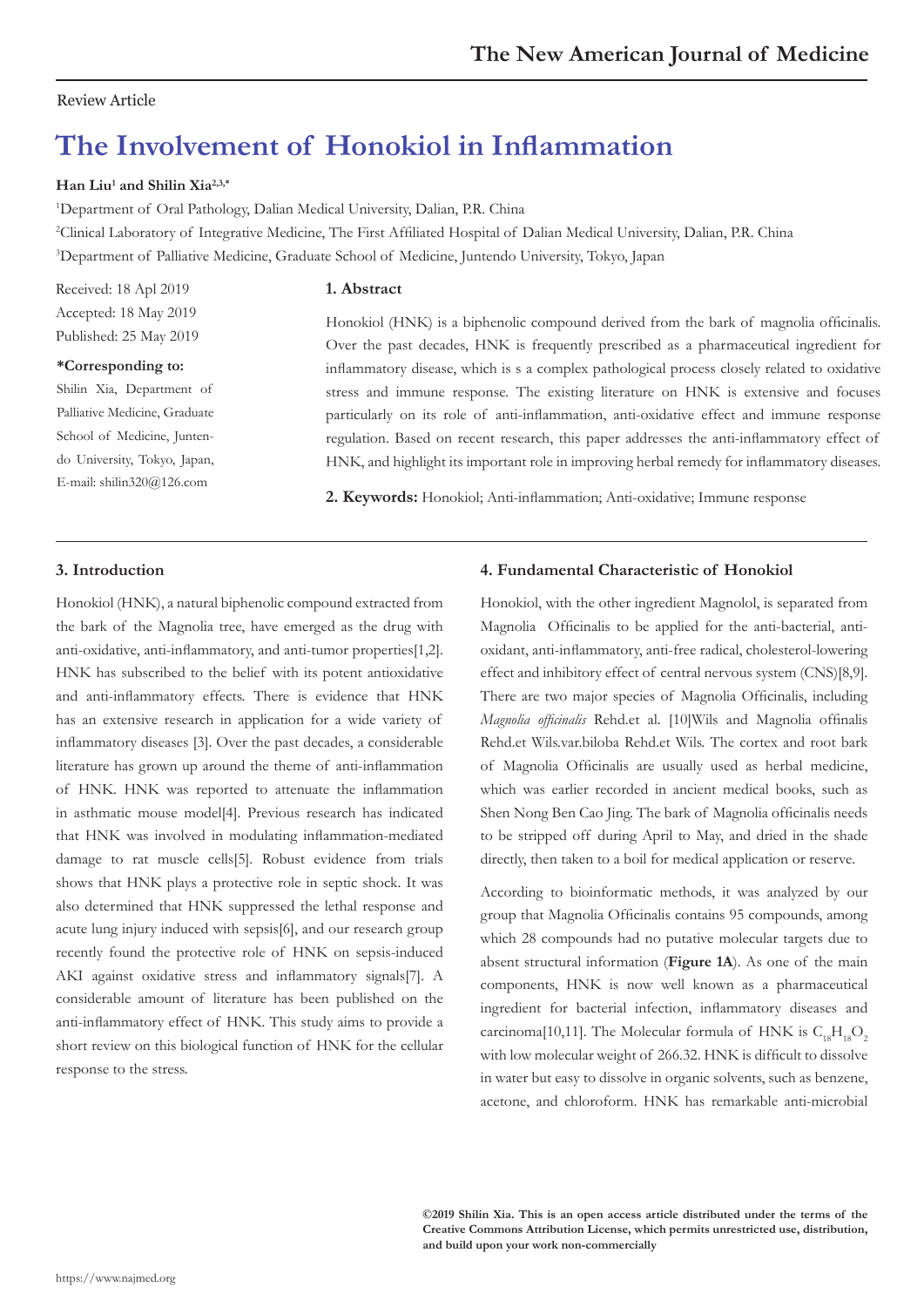activity of gram-positive bacteria and filamentous fungi. It is therefore used in anti-fungal, anti-ulcer and anti-inflammation. The function of HNK depends on the biological process and cellular components of its molecular targets. It was examined in our current study that there were 57 molecular targets of honokiol (**Figure 1B**). However, these results still need to be verified upon solid data from experiments and researches.



Figure 1.A: 67 compounds of Magnolia Officinalis. B: Molecular targets of honokiol (score >20).



**Figure 1.B**: The structure of honokiol.

#### **5. The Anti-inflammatory Effect of Honokiol**

Several studies on the anti-inflammation of honokiol have been proposed. Research such as that conducted by N. Li has shown that honokiol plays its protective role in sepsis-associated AKI against inflammatory signals[7,12]. This mechanism underlying the antiinflammation of HNK was investigated in animal model assay, which showed obviously that HNK-mediated morphological amelioration of kidney injury was regulated with TNF-α, IL-1β, and IL-6. TNF-α has promotive effects on inflammatory cytokines released by T cell[13]. IL-1βand IL-6 play an important role in the procession of inflammatory reaction and immune response[14,15]. In recent years, the anti-inflammatory function of HNK is focused on the research of sepsis-associated AKI. It was also found that inflammatory cytokines in sepsis-associated AKI were decreased by honokiol in animal experiment[13]. Another sepsis-induced organ injury was investigated to show that HNK reversed the elevated level of TNF-α andnitric oxide in sepsis-associated lung injury mice[6]. Several attempts have been made to examining the function of honokiol in sepsis model. Sepsis is one of the most tough clinical case in the intensive care unit, which has still no therapy effectively and need integrative

medicine. Therefore, the research of HNK would provide a new sight for the therapeutic approach to sepsis.

Based on the research of macrophages, it was reported that honokiol inhibited inflammation via the cyclooxygenase-2 (COX-2)[16]. COX-2 has a low activity in normal condition but extremely high level under the inflammatory stimulation with the capability of catalytic functions between cyclooxygenase and catalase[17,18]. It is thus indicated that the COX-2 regulation by HNK would have a marked impact on the development of inflammation. Like COX-2, many factors involved in inflammation were identified to be suppressed by HNK, including TRPV1, P2Y, CXCL8, CXCL1, CCL2, and VEGF[3,19-21]. Data from several studies extend our understanding of the anti-inflammatory properties of HNK.

## **6. Honokiol Possessed Anti-oxidant Effect**

It is now well confirmed from a variety of studies that oxidative stress and inflammation are closely related. Oxidative stress results directly in the oxidative damage to body tissues, further activating damage associated molecular patterns and releasing the cytokines. Additionally, more cytokines and chemokines are generated, further aggravating the inflammatory reaction[22,23]. It is thus that the antioxidation is conducive to control the inflammation. There is a consensus that the structure of honokiol contributes to its antioxidant capacity (Figure 1 and 2).The phenolic hydroxyl of HNK can be easily oxidized under oxidative-enriched environment. 2) The Phenolic compounds with allyl group play an important role in the elimination of hydroxyl radicals, which is the fundamental function of pharmacological application.

It has been observed from in vivo experiments that UDPglucuronosyl transferase (UGT) and superoxide dismutase (SOD) was increased after HNK treatment[24]. UGT, as an important enzyme, is wildly expressed in the liver, kidney and glandular organs[25]. SOD is well-known enzyme to switch the superoxide radical to hydrogen peroxide, which is further decomposed into water by catalase (CAT) and peroxidase (POD) [26]. SOD is found to be modulated by HNK, suggesting that HNK is involved in the promotion progress of maintaining the anti-oxidation ability. There is evidence that the level of lipid peroxidation was decreased due to the intervention effect of HNK[27]. Existing research recognizes that both honokiol and magnolol have the capability of free radical elimination[28,29].

#### **7. Honokiol Involved in Cellular Immune Response**

The immune system is a host defense system comprising multiple cells and immune factors to prevent our body from exogenous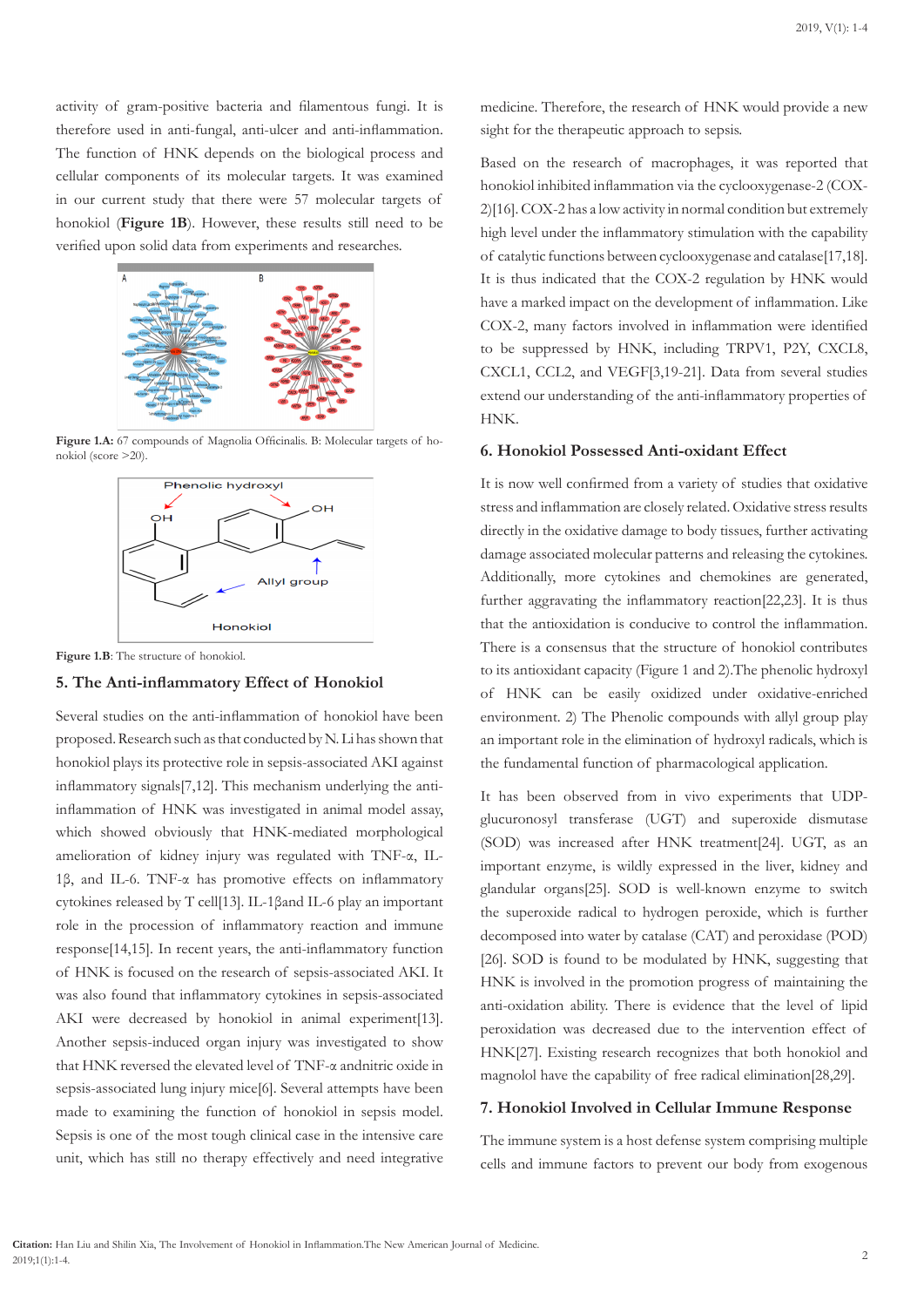attack. Abnormal immune response would cause tissue and cell damage, which finally lead to inflammatory response[30]. It is necessary for scientists to address the issue of how to explore the mechanism underlying the inflammatory influence under abnormal immune response. Much of the current literature on traditional herbal pays particular attention to immunoregulatory effect, including the ingredients of codonopsis pilosula, ganoderma lucidum, angelica and so on[31-33]. The effects of honokiol on the host immune response was not investigated as much as the inflammatory process. Also, HNK was found to increase the frequency of CD4 T cells and increased activation of CD4 T cells as measured by the activation marker CD69 in the sepsis research. However, HNK failed to alter survival[34]. It is hence suggested that time and concentration of HNK treatment are supposed to be modulated according to the previous data.

T cell is not the only species immune cell regulated by HNK. The honokiol treatment was determined to enhance splenic dendritic cells[34]. Dendritic cells are antigen-presenting cells processing antigen material and present it to the T cells[35]. Simultaneously in this study, HNK cannot decrease frequency and number of CD8 T cells, suggesting that HNK has its function to distinct immune cells. The Study on immunity of HNK should be carried out, in order to find more effective therapeutic methods.

# **8. Conclusions**

A great deal of previous research into therapeutic function of tradition herbal has focused on regulation on the occurrence and development of inflammation. Previous studies have explored the relationships between honokiol and some diseases. As this review discussed above, it is demonstrated that HNK has been involved in the process of oxidative stress and immune response, or directly applied to attenuate some symptoms. HNK has actually multiple functions including block to platelet aggregation, regulation of immune resistance and modulation of oncogene expression[36,37]. Notwithstanding these researches, the precise mechanism of honokiol underlying inflammatory reaction remains to be elucidated. It was concluded that honokiol is clinically available for inflammatory regulation and may serve as a potential therapeutic drug to increase the chance of the patient's recovery.

# **9. Funding information**

This work was supported by the grants from National Natural Science Foundation of China (No. 81703871 to Shilin Xia), Doctoral Start-up Foundation of Liaoning Province (No. 20170520408 to Shilin Xia) and Natural Science Foundation of Province (No. 20180530042 to Han Liu).

#### **References**

1. Sarrica A, Kirika N, Romeo M, Salmona M, Diomede L. Safety and Toxicology of Magnolol and Honokiol. Planta Med. 2018;84:1151-1164.

2. Rickert U, Cossais F, Heimke M, Arnold P, Preusse-Prange A, Wilms H, et al. Anti-inflammatory properties of Honokiol in activated primary microglia and astrocytes. J Neuroimmunol. 2018;323:78-86.

3. Wijesuriya YK, Lappas M. Potent anti-inflammatory effects of honokiol in human fetal membranes and myometrium. Phytomedicine. 2018;49:11-22.

4. Hong T, Min H, Hui Z, Yuejian L, Lixing Y, Liang XZ. Oral administration of honokiol attenuates airway inflammation in asthmatic mouse model. Pak J Pharm Sci. 2018;31:1279-1284.

5. Chiang J, Shen YC, Wang YH, Hou YC, Chen CC, Liao JF, et al.Honokiol protects rats against eccentric exercise-induced skeletal muscle damage by inhibiting NF-kappaB induced oxidative stress and inflammation. Eur J Pharmacol. 2009;610:119-127.

6. Weng TI, Wu HY, Kuo CW, Liu SH.Honokiol rescues sepsis-associated acute lung injury and lethality via the inhibition of oxidative stress and inflammation. Intensive Care Med. 2011;37:533-541.

7. Xia S, Lin H, Liu H, Lu Z, Wang H, Fan S, et al.Honokiol Attenuates Sepsis-Associated Acute Kidney Injury via the Inhibition of Oxidative Stress and Inflammation. Inflammation. 2019;42(3): 826-834.

8. Baur R, Schuehly W, Sigel E. Moderate concentrations of 4-O-methylhonokiol potentiate GABAA receptor currents stronger than honokiol. BiochimBiophysActa. 2014;1840:3017-3021.

9. Zhong X, Liu H.Honokiol attenuates diet-induced non-alcoholic steatohepatitis by regulating macrophage polarization through activating peroxisome proliferator-activated receptor gamma. J GastroenterolHepatol. 2018;33:524-532.

10. Lee JS, Sul JY, Park JB, Lee MS, Cha EY, KoYB.Honokiol induces apoptosis and suppresses migration and invasion of ovarian carcinoma cells via AMPK/mTOR signaling pathway. Int J Mol Med. 2019;43:1969- 1978.

11. Wu B, Fu SH, Tang H, Chen K, Zhang Q, Peng AH, et al. Design, synthesis and antibacterial evaluation of honokiol derivatives. Bioorg Med ChemLett. 2018;28:834-838.

12. Li N, Xie H, Li L, Wang J, Fang M, Yang N,et al. Effects of honokiol on sepsis-induced acute kidney injury in an experimental model of sepsis in rats. Inflammation. 2014;37:1191-1199.

13. Zhang T, Xiang L.Honokiol alleviates sepsis-induced acute kidney